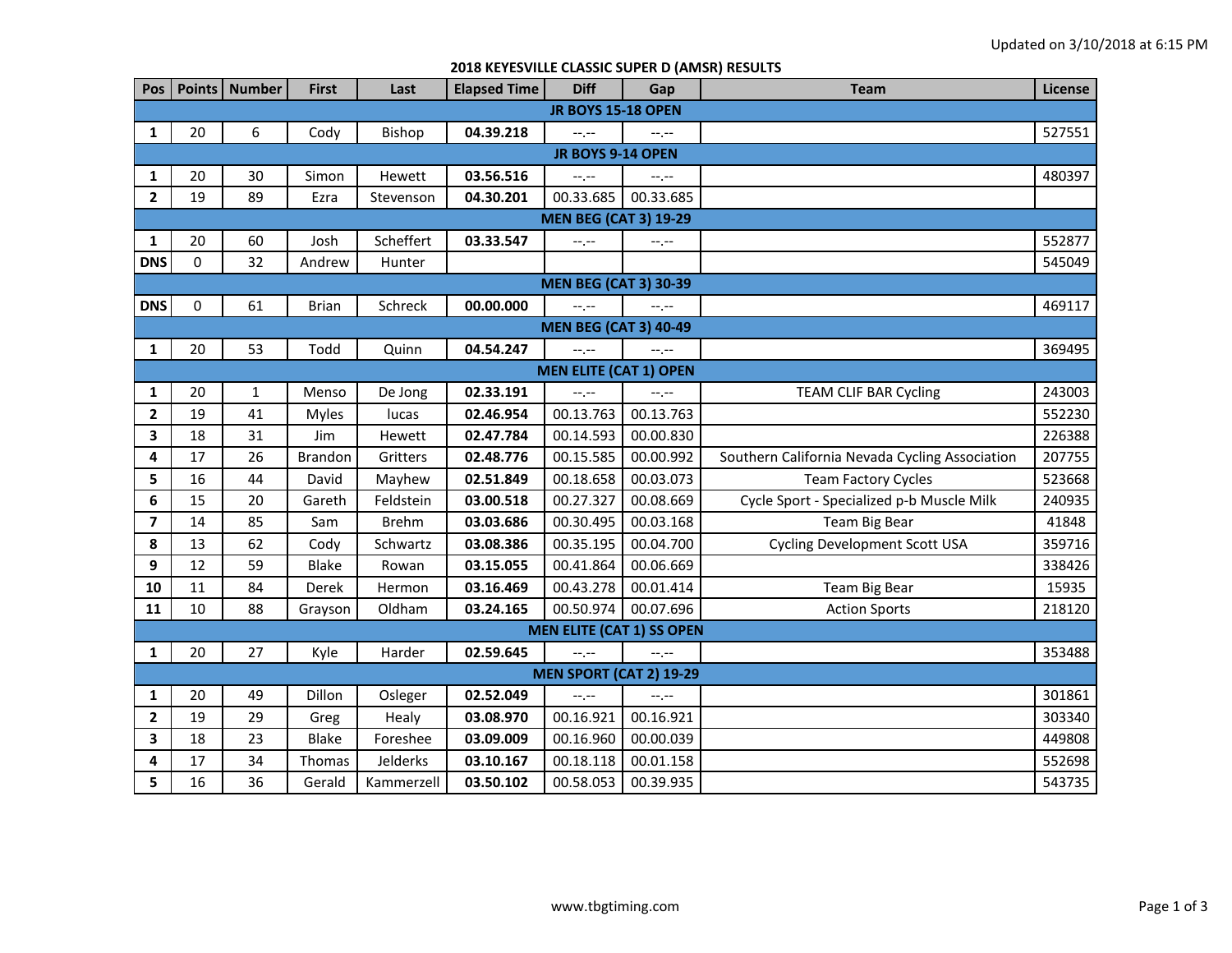| Pos I                            |    | Points   Number | <b>First</b> | Last       | <b>Elapsed Time</b> | <b>Diff</b> | Gap                                | <b>Team</b>                                    | License |  |  |
|----------------------------------|----|-----------------|--------------|------------|---------------------|-------------|------------------------------------|------------------------------------------------|---------|--|--|
| <b>MEN SPORT (CAT 2) 30-39</b>   |    |                 |              |            |                     |             |                                    |                                                |         |  |  |
| 1                                | 20 | 90              | Ryan         | Abler      | 02.51.100           | $-1$ , $-1$ | $-1$ , $-1$                        | <b>Team Action Dad</b>                         |         |  |  |
| $\mathbf{2}$                     | 19 | $\overline{7}$  | jeff         | brannstrom | 02.57.207           | 00.06.107   | 00.06.107                          |                                                | 396483  |  |  |
| 3                                | 18 | 13              | James        | Dawson     | 03.01.133           | 00.10.033   | 00.03.926                          |                                                | 527811  |  |  |
| 4                                | 17 | 52              | Casey        | Pozdolski  | 03.02.629           | 00.11.529   | 00.01.496                          |                                                | 541090  |  |  |
| 5                                | 16 | 56              | Corey        | Reese      | 03.21.482           | 00.30.382   | 00.18.853                          |                                                | 552886  |  |  |
| 6                                | 15 | 38              | Eric         | Langlais   | 03.24.103           | 00.33.003   | 00.02.621                          |                                                | 521917  |  |  |
| <b>MEN SPORT (CAT 2) 40-49</b>   |    |                 |              |            |                     |             |                                    |                                                |         |  |  |
| 1                                | 20 | 103             | Scott        | Harper     | 03.01.560           | $-1$ , $-1$ | $-1 - 1 - 1 = 0$                   |                                                | 15142   |  |  |
| $\mathbf{2}$                     | 19 | 96              | Eddie        | Silva      | 03.20.085           | 00.18.525   | 00.18.525                          |                                                |         |  |  |
| <b>MEN SPORT (CAT 2) 50-59</b>   |    |                 |              |            |                     |             |                                    |                                                |         |  |  |
| 1                                | 20 | 9               | Emilio       | Cervantes  | 03.14.967           | $-1$ , $-1$ | $-1 - 1 - 1 = 0$                   |                                                | 6538    |  |  |
| $\mathbf{2}$                     | 19 | 35              | lan          | Jones      | 04.17.513           | 01.02.546   | 01.02.546                          | Southern California Nevada Cycling Association | 365019  |  |  |
| <b>MEN SPORT (CAT 2) SS OPEN</b> |    |                 |              |            |                     |             |                                    |                                                |         |  |  |
| 1                                | 20 | 24              | Greg         | Garth      | 03.35.594           | $-1$ , $-1$ | $-1 - 1 - 1 = 0$                   |                                                | 546196  |  |  |
| $\mathbf{2}$                     | 19 | 15              | Joey         | Dolowy     | 03.37.196           | 00.01.602   | 00.01.602                          |                                                | 309834  |  |  |
|                                  |    |                 |              |            |                     |             | <b>VINTAGE 86 &amp; OLDER OPEN</b> |                                                |         |  |  |
| 1                                | 20 | 14              | Tasshi       | Dennis     | 04.47.835           | $-1$ , $-1$ | $-1 - 1 - 1 = 0$                   |                                                | 429943  |  |  |
| <b>VINTAGE 87-96 OPEN</b>        |    |                 |              |            |                     |             |                                    |                                                |         |  |  |
| 1                                | 20 | 75              | Ben          | Jones      | 03.32.845           | $-1$ , $-1$ | $-1 - 1 - 1 = 0$                   |                                                |         |  |  |
| $\mathbf{2}$                     | 19 | 74              | Erik         | Rumpf      | 03.37.006           | 00.04.161   | 00.04.161                          |                                                |         |  |  |
| 3                                | 18 | 101             | Cody         | Punch      | 03.51.746           | 00.18.901   | 00.14.740                          |                                                |         |  |  |
| 4                                | 17 | 91              | Ben          | Wright     | 04.03.372           | 00.30.527   | 00.11.626                          |                                                |         |  |  |
| 5                                | 16 | 72              | Paul         | Yodice     | 06.35.099           | 03.02.254   | 02.31.727                          |                                                | 39230   |  |  |

## **2018 KEYESVILLE CLASSIC SUPER D (AMSR) RESULTS**